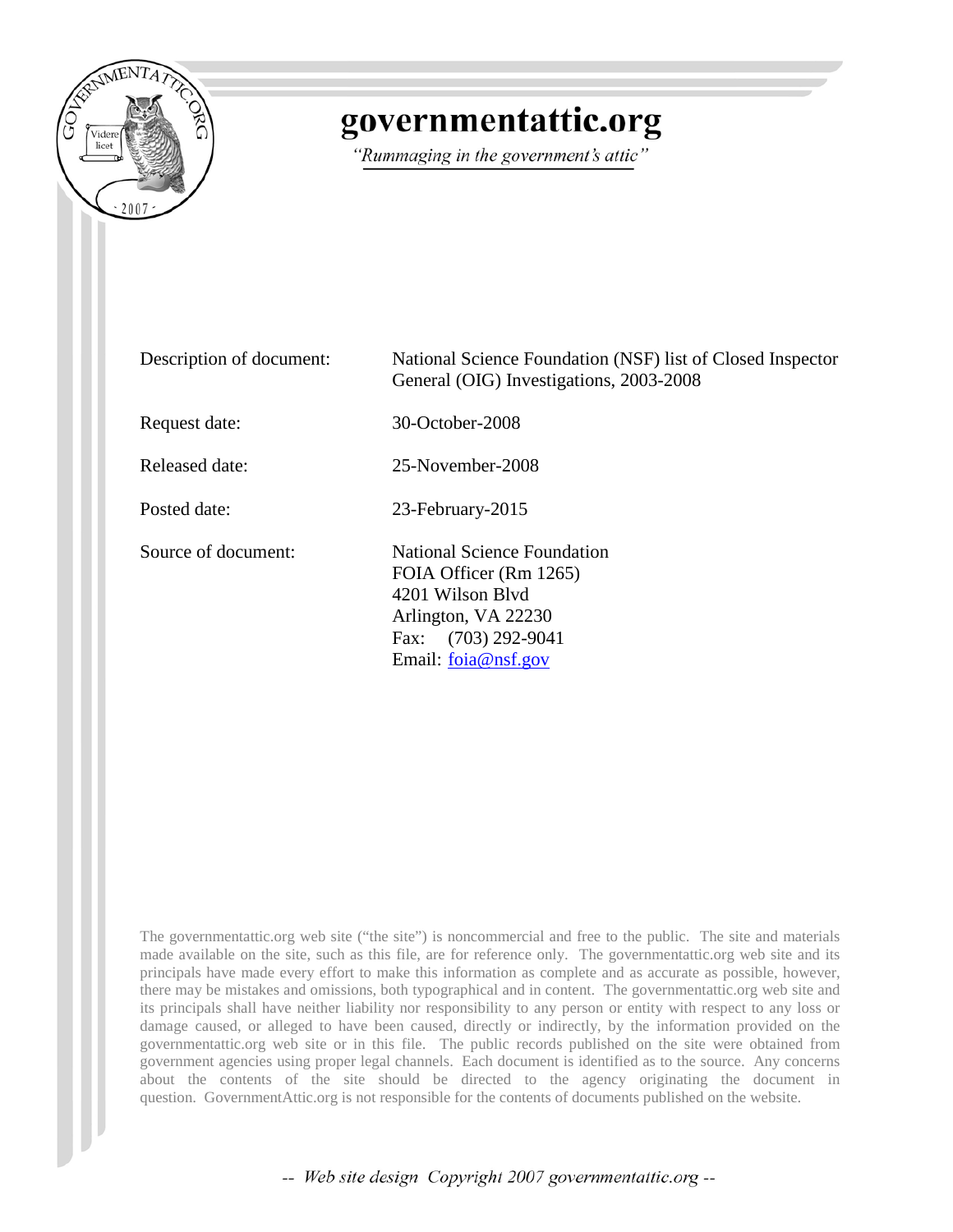## **NATIONAL SCIENCE FOUNDATION**  4201 WILSON BOULEVARD ARLINGTON, VIRGINIA 22230

25 November 2008



VIA EMAIL

Re: FOIA Request No. *09A* 

This letter responds to your Freedom of Information Act (FOIA, 5 U.S.C. § 552) request, which we received on 30 October 2008, for "a printout [a list] from your database of all OIG investigations closed during the time period January 1, 2007 to the present. If a starting date of October 1, 2006 is easier, you may use that instead. Please note that I am referring to investigations and not audits. Please include as many fields as practicable, particularly the fields that describe the subject or topic or type of each investigation and the case number assigned to the investigation. You may redact personal names if necessary from the released records." (Emphasis in original.)

In subsequent correspondence you agreed that production of the following data fields would be responsive to your request:

> Case Type (Administrative or Civil~Criminal) Case Number Case Title (redacted if an individual or closely~held entity is named) Subject (redacted if an individual or closely~held entity is named) Date Received Date Completed Allegation Allegation Outcome

We enclose the responsive printout. Under FOIA exemptions (b) (6) and (b) (7) (C), information that constitutes an unwarranted invasion of personal privacy is exempt from disclosure. To protect the privacy interests of individuals who were not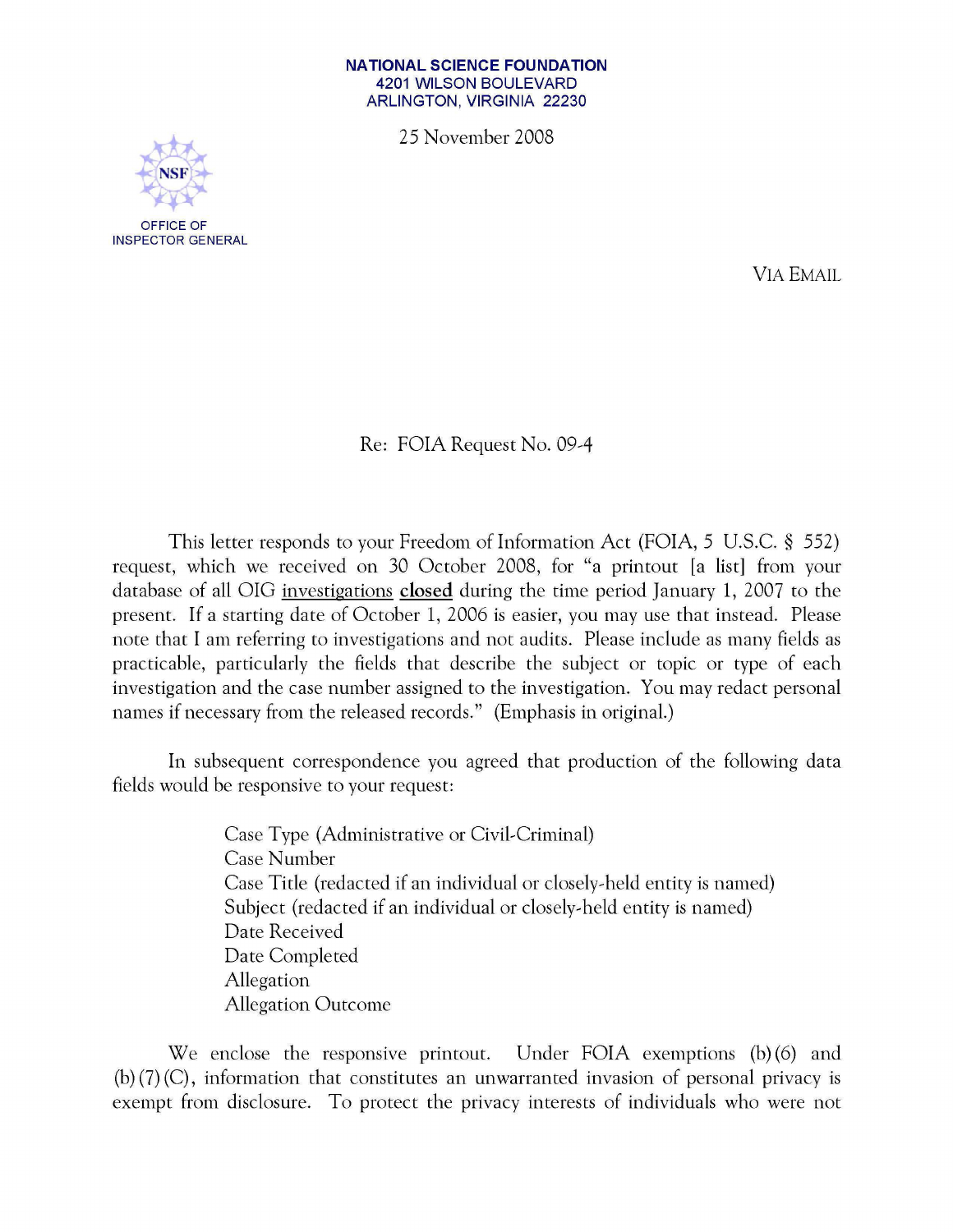subject to successful criminal prosecution or recent civil legal action, or who are not currently debarred or voluntarily excluded governmentwide, we have redacted the names, titles, and other identifying information for all such individuals, pursuant to FOIA exemptions (b)(6) and (b)(7)(C).

If you are not satisfied with my decision, you may appeal to the Inspector General, Christine C. Boesz, by writing to her at the National Science Foundation, 4201 Wilson Boulevard, Arlington VA 22230. Alternatively, you may appeal directly to the General Counsel of the Foundation, at the same address.<sup>[1](#page-2-0)</sup> If you wish to appeal to either the Inspector General or the General Counsel, you must file your appeal within ten business days of receipt of this letter. If you submit an appeal to the Inspector General and her decision is negative, you may then appeal to the General Counsel. All appeals will be acted on within 20 business days after receipt.

Sincerely,

Sydem W. Coroso

Stephen W. Bross, J.D. Investigative & FOIA Attorney

Enclosure

 $\overline{a}$ 

<span id="page-2-0"></span><sup>&</sup>lt;sup>1</sup> For appeals to NSF's General Counsel, note the requirements of 45 C.F.R. § 612.9(a): "You must make your appeal in writing and it must be received by the Office of the General Counsel within ten days of the receipt of the denial (weekends, legal holidays, and the date of receipt excluded). Clearly mark your appeal letter and the envelope 'Freedom of Information Act Appeal.' Your appeal letter must include a copy of your written request and the denial together with any written argument you wish to submit."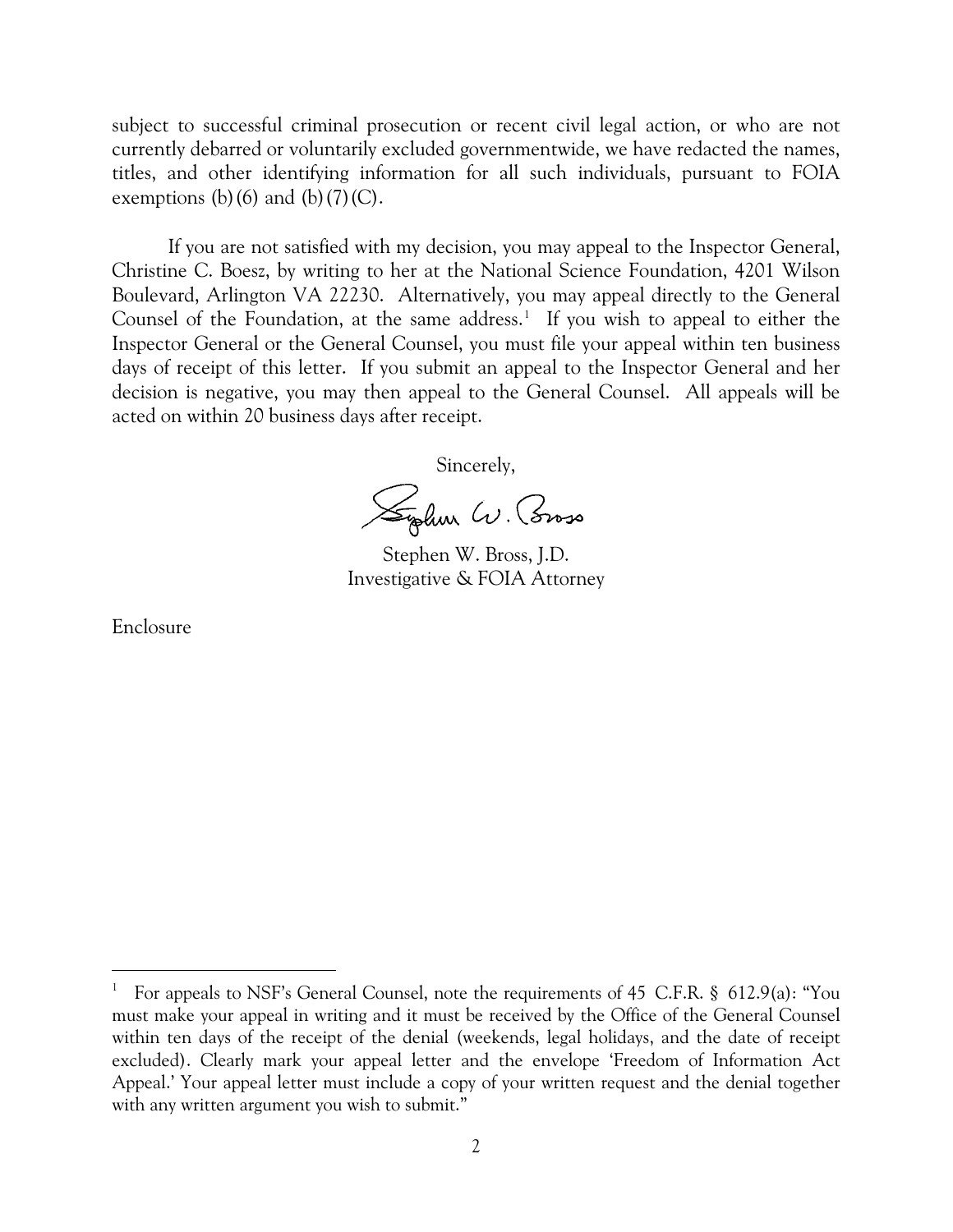| Case Type      | <b>Case Number</b> | Case Title                     | Subject                        | Date Received | Date Completed        | Allegation                                                  | <b>Allegation Outcome</b> |
|----------------|--------------------|--------------------------------|--------------------------------|---------------|-----------------------|-------------------------------------------------------------|---------------------------|
| Administrative | A06090043          | (redacted)                     | (redacted)                     | 09/19/2006    |                       | 01/05/2007 Other improper actions                           | Not Substantiated         |
| Administrative | A06090043          | (redacted)                     | (redacted)                     | 09/19/2006    | 01/05/2007 Plagiarism |                                                             | Not Substantiated         |
| Administrative | A06090043          | (redacted)                     | (redacted)                     | 09/19/2006    | 01/05/2007 Plagiarism |                                                             | Not Substantiated         |
| Administrative | A06100047          | (redacted)                     | (redacted)                     | 10/20/2006    | 01/08/2007 Plagiarism |                                                             | Substantiated             |
| Civil/Criminal | 106050013          | (redacted)                     | (redacted)                     | 05/22/2006    |                       | 01/08/2007 Other improper actions                           | Not Substantiated         |
| Civil/Criminal | 105010007          | Self Reliance Foundation       | Self Reliance Foundation       | 01/07/2005    |                       | 01/16/2007 Embezzlement, theft, or diversion of grant funds | Not Substantiated         |
| Civil/Criminal | 105120074          | <b>Raytheon Polar Services</b> | <b>Raytheon Polar Services</b> | 12/19/2005    |                       | 01/16/2007 Other improper actions                           | Not Substantiated         |
| Civil/Criminal | 105120074          | <b>Raytheon Polar Services</b> | Raytheon Polar Services        | 12/19/2005    |                       | 01/16/2007 False statements in proposal or report to NSF    | <b>Not Substantiated</b>  |
| Civil/Criminal | 105120074          | (redacted)                     | (redacted)                     | 12/19/2005    |                       | 01/16/2007 Financial COI                                    | Not Substantiated         |
| Administrative | A06110057          | (redacted)                     | (redacted)                     | 11/30/2006    |                       | 01/17/2007 Embezzlement, theft, or diversion of grant funds | Not Substantiated         |
| Administrative | A06120063          | (redacted)                     | (redacted)                     | 12/20/2006    | 01/18/2007 Plagiarism |                                                             | Not Substantiated         |
| Administrative | A04070049          | (redacted)                     | (redacted)                     | 07/12/2004    |                       | 01/22/2007 Embezzlement, theft, or diversion of grant funds | Not Substantiated         |
| Administrative | A04070049          | (redacted)                     | (redacted)                     | 07/12/2004    |                       | 01/22/2007 Program Income                                   | Substantiated             |
| Administrative | A04070049          | (redacted)                     | (redacted)                     | 07/12/2004    |                       | 01/22/2007 False statement or claim by grantee/contractor   | Not Substantiated         |
| Administrative | A06110053          | (redacted)                     | (redacted)                     | 11/13/2006    |                       | 01/25/2007 Mishandling of proposals or awards by NSF staff  | Not Substantiated         |
| Administrative | A06060021          | (redacted)                     | (redacted)                     | 06/08/2006    |                       | 01/26/2007 False statements in proposal or report to NSF    | Substantiated             |
| Administrative | A06060021          | (redacted)                     | (redacted)                     | 06/08/2006    |                       | 01/26/2007 False statement or claim by grantee/contractor   | Substantiated             |
| Administrative | A05050028          | (redacted)                     | (redacted)                     | 05/16/2005    | 01/31/2007 Plagiarism |                                                             | Substantiated             |
| Civil/Criminal | 105060025          | (redacted)                     | (redacted)                     | 06/20/2005    |                       | 02/01/2007 Embezzlement, theft, or diversion of grant funds | Other                     |
| Administrative | A05070044          | (redacted)                     | (redacted)                     | 06/30/2005    | 02/02/2007 Plagiarism |                                                             | Not Substantiated         |
| Administrative | A05070044          | (redacted)                     | (redacted)                     | 06/30/2005    | 02/02/2007 Plagiarism |                                                             | Not Substantiated         |
| Administrative | A05070044          | (redacted)                     | (redacted)                     | 06/30/2005    | 02/02/2007 Plagiarism |                                                             | Not Substantiated         |
| Administrative | A05070044          | (redacted)                     | (redacted)                     | 06/30/2005    | 02/02/2007 Plagiarism |                                                             | Substantiated             |
| Administrative | A06120061          | (redacted)                     | (redacted)                     | 12/18/2006    |                       | 02/02/2007 Intellectual Theft                               | Not Substantiated         |
| Administrative | A06110052          | (redacted)                     | (redacted)                     | 11/13/2006    |                       | 02/05/2007 C & PS inaccuracy                                | Substantiated             |
| Civil/Criminal | 106010001          | (redacted)                     | (redacted)                     | 01/06/2006    |                       | 02/12/2007 Embezzlement, theft, or diversion of grant funds | Substantiated             |
| Civil/Criminal | 106010001          | (redacted)                     | (redacted)                     | 01/06/2006    |                       | 02/12/2007 Embezzlement, theft, or diversion of grant funds | Substantiated             |
| Administrative | A06120060          | (redacted)                     | (redacted)                     | 12/13/2006    |                       | 02/16/2007 Fabrication of data                              | Not Substantiated         |
| Administrative | A05020004          | (redacted)                     | (redacted)                     | 02/17/2005    | 02/20/2007 Plagiarism |                                                             | Substantiated             |
| Administrative | A05080055          | (redacted)                     | (redacted)                     | 08/02/2005    | 02/22/2007 Plagiarism |                                                             | Substantiated             |
| Administrative | A05080055          | (redacted)                     | (redacted)                     | 08/02/2005    | 02/22/2007 Plagiarism |                                                             | <b>Not Substantiated</b>  |
| Administrative | A05080061          | (redacted)                     | (redacted)                     | 08/25/2005    | 02/22/2007 Plagiarism |                                                             | Substantiated             |
| Civil/Criminal | 103020007          | (redacted)                     | (redacted)                     | 02/26/2003    |                       | 02/23/2007 False statement or claim by grantee/contractor   | Other                     |
| Civil/Criminal | 103020007          | (redacted)                     | (redacted)                     | 02/26/2003    |                       | 02/23/2007 Embezzlement, theft, or diversion of grant funds | Substantiated             |
| Administrative | A05100071          | (redacted)                     | (redacted)                     | 10/13/2005    | 02/26/2007 Plagiarism |                                                             | Substantiated             |
| Civil/Criminal | 106090030          | (redacted)                     | (redacted)                     | 09/28/2006    |                       | 03/13/2007 Violation of regulations                         | Other                     |
| Administrative | A03070041          | (redacted)                     | (redacted)                     | 07/23/2003    |                       | 03/19/2007 Falsification of data                            | Substantiated             |
| Administrative | A03070041          | (redacted)                     | (redacted)                     | 07/23/2003    |                       | 03/19/2007 Fabrication of data                              | Not Substantiated         |
| Administrative | A06120062          | (redacted)                     | (redacted)                     | 12/18/2006    |                       | 03/22/2007 Duplicate proposal                               | Substantiated             |
| Civil/Criminal | 106100034          | University, Syracuse           | <b>Syracuse University</b>     | 10/10/2006    |                       | 03/26/2007 Cost sharing violation                           | <b>Not Substantiated</b>  |
| Civil/Criminal | 106110045          | Unknown Unknown                | Unknown                        | 11/30/2006    |                       | 03/26/2007 Abuse of Timecard                                | Not Substantiated         |
| Civil/Criminal | 106110040          | (redacted)                     | (redacted)                     | 11/13/2006    |                       | 04/02/2007 False statement or claim by grantee/contractor   | Substantiated             |
| Administrative | A04050027          | (redacted)                     | (redacted)                     | 05/07/2004    | 04/03/2007 Plagiarism |                                                             | Substantiated             |
| Administrative | A04050027          | (redacted)                     | (redacted)                     | 05/07/2004    | 04/03/2007 Plagiarism |                                                             | Not Substantiated         |
| Administrative | A04050027          | (redacted)                     | (redacted)                     | 05/07/2004    | 04/03/2007 Plagiarism |                                                             | Not Substantiated         |
| Administrative | A07020010          | (redacted)                     | (redacted)                     | 02/22/2007    | 04/03/2007 Plagiarism |                                                             | Not Substantiated         |
| Administrative | A05100072          | (redacted)                     | (redacted)                     | 10/26/2005    | 04/16/2007 Plagiarism |                                                             | Substantiated             |
| Administrative | A07030014          | (redacted)                     | (redacted)                     | 03/22/2007    |                       | 04/16/2007 Intellectual Theft                               | Not Substantiated         |
| Civil/Criminal | 107010003          | (redacted)                     | (redacted)                     | 01/22/2007    |                       | 04/16/2007 Other-Conflict of Interest                       | Not Substantiated         |
| Civil/Criminal | 107020007          | (redacted)                     | (redacted)                     | 02/15/2007    |                       | 04/18/2007 Embezzlement, theft, or diversion of grant funds | Not Substantiated         |
| Administrative | A05070051          | (redacted)                     | (redacted)                     | 07/19/2005    | 04/23/2007 Plagiarism |                                                             | Substantiated             |
| Administrative | A05070051          | (redacted)                     | (redacted)                     | 07/19/2005    | 04/23/2007 Plagiarism |                                                             | <b>Not Substantiated</b>  |
| Administrative | A05070051          | (redacted)                     | (redacted)                     | 07/19/2005    | 04/23/2007 Plagiarism |                                                             | Not Substantiated         |
| Civil/Criminal | 106110041          | (redacted)                     | (redacted)                     | 11/13/2006    |                       | 04/27/2007 Program Income                                   | Substantiated             |
| Civil/Criminal | 107020008          | (redacted)                     | (redacted)                     | 02/26/2007    |                       | 04/27/2007 Participant support                              | <b>Not Substantiated</b>  |
|                |                    |                                |                                |               |                       |                                                             |                           |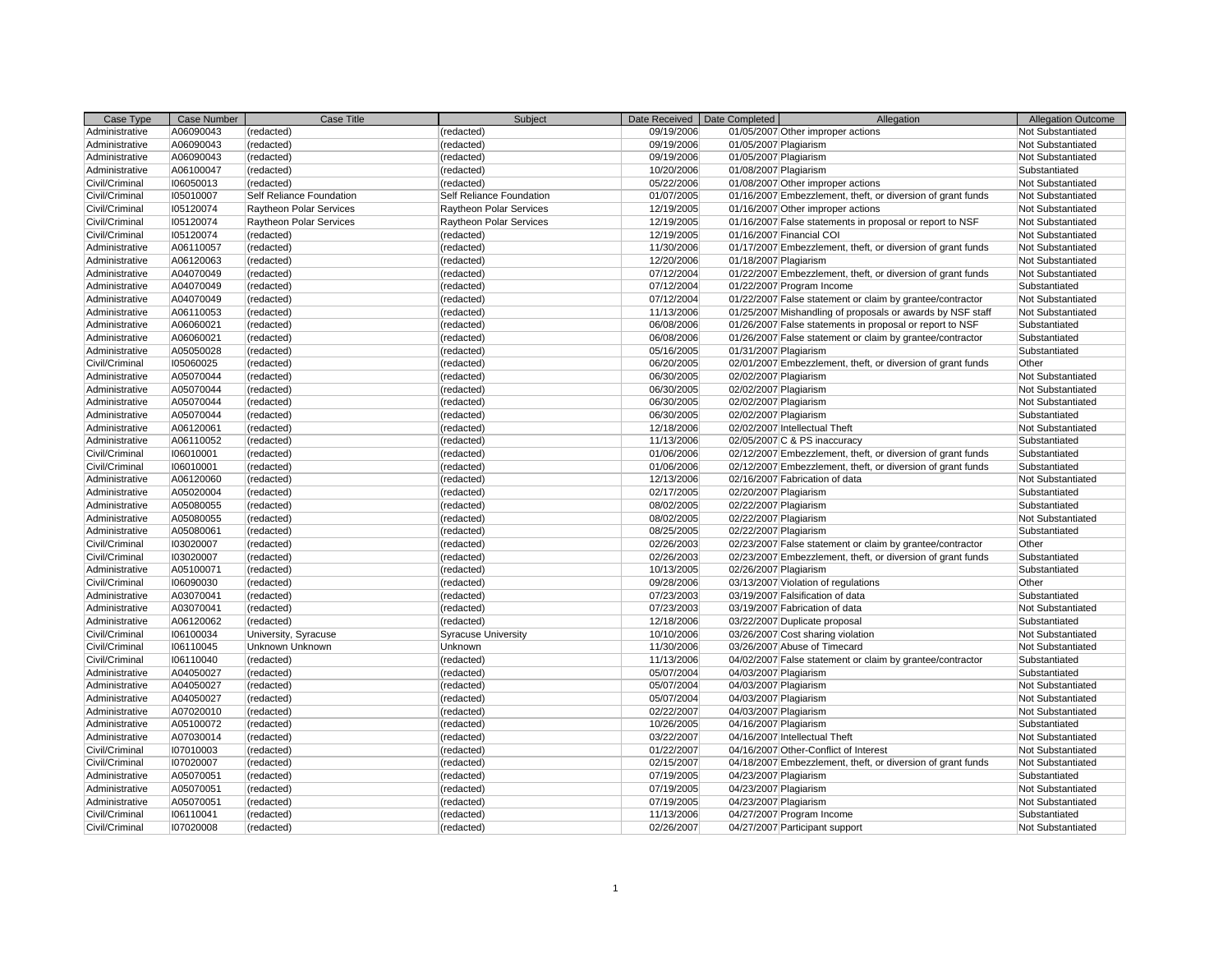| Case Type      | <b>Case Number</b> | Case Title                                | Subject                                  |            | Date Received   Date Completed | Allegation                                                  | <b>Allegation Outcome</b> |
|----------------|--------------------|-------------------------------------------|------------------------------------------|------------|--------------------------------|-------------------------------------------------------------|---------------------------|
| Administrative | A07010006          | (redacted)                                | (redacted)                               | 01/29/2007 | 05/04/2007 Plagiarism          |                                                             | Not Substantiated         |
| Civil/Criminal | 105110072          | (redacted)                                | (redacted)                               | 11/17/2005 |                                | 05/04/2007 Employee embezzlement, theft, or fraud           | Not Substantiated         |
| Civil/Criminal | 104030009          | (redacted)                                | (redacted)                               | 03/19/2004 |                                | 05/18/2007 Embezzlement, theft, or diversion of grant funds | Not Substantiated         |
| Civil/Criminal | 105050018          | (redacted)                                | (redacted)                               | 05/06/2005 |                                | 05/18/2007 Embezzlement, theft, or diversion of grant funds | Substantiated             |
| Civil/Criminal | 107020006          | (redacted)                                | (redacted)                               | 02/07/2007 |                                | 05/21/2007 Program Income                                   | Not Substantiated         |
| Administrative | A07020011          | (redacted)                                | (redacted)                               | 02/23/2007 | 05/25/2007 Plagiarism          |                                                             | Not Substantiated         |
| Administrative | A07040019          | (redacted)                                | (redacted)                               | 04/12/2007 | 05/25/2007 Plagiarism          |                                                             | Not Substantiated         |
| Administrative | A07010004          | (redacted)                                | (redacted)                               | 01/26/2007 |                                | 05/30/2007 Violation of the confidentiality of peer review  | Not Substantiated         |
| Administrative | A07010004          | (redacted)                                | (redacted)                               | 01/26/2007 |                                | 05/30/2007 Violation of the confidentiality of peer review  | Not Substantiated         |
| Administrative | A06120064          | (redacted)                                | (redacted)                               | 12/20/2006 | 06/05/2007 Plagiarism          |                                                             | Substantiated             |
| Administrative | A06120064          | (redacted)                                | (redacted)                               | 12/20/2006 | 06/05/2007 Plagiarism          |                                                             | Not Substantiated         |
| Administrative | A06120064          | (redacted)                                | (redacted)                               | 12/20/2006 | 06/05/2007 Plagiarism          |                                                             | Not Substantiated         |
| Administrative | A06060023          | (redacted)                                | (redacted)                               | 06/07/2006 |                                | 06/06/2007 Intellectual Theft                               | Not Substantiated         |
| Administrative | A06060023          | (redacted)                                | (redacted)                               | 06/07/2006 |                                | 06/06/2007 Intellectual Theft                               | Not Substantiated         |
| Administrative | A06060023          | (redacted)                                | (redacted)                               | 06/07/2006 |                                | 06/06/2007 Intellectual Theft                               | Not Substantiated         |
| Administrative | A06060023          | (redacted)                                | (redacted)                               | 06/07/2006 |                                | 06/06/2007 Intellectual Theft                               | Not Substantiated         |
| Administrative | A07040021          | (redacted)                                | (redacted)                               | 04/13/2007 |                                | 06/06/2007 Other improper actions                           | Not Substantiated         |
| Administrative | A07050025          | (redacted)                                | (redacted)                               | 05/11/2007 | 06/12/2007 Plagiarism          |                                                             | Not Substantiated         |
| Administrative | A07050025          | (redacted)                                | (redacted)                               | 05/11/2007 | 06/12/2007 Plagiarism          |                                                             | Substantiated             |
| Administrative | A07050025          | (redacted)                                | (redacted)                               | 05/11/2007 | 06/12/2007 Plagiarism          |                                                             | Not Substantiated         |
| Civil/Criminal | 104100042          | (redacted)                                | (redacted)                               | 10/28/2004 |                                | 06/19/2007 Embezzlement, theft, or diversion of grant funds | Not Substantiated         |
| Administrative | A07030016          | (redacted)                                | (redacted)                               | 03/27/2007 | 06/20/2007 Plagiarism          |                                                             | Not Substantiated         |
| Administrative | A07030016          | (redacted)                                | (redacted)                               | 03/27/2007 | 06/20/2007 Plagiarism          |                                                             | Substantiated             |
| Administrative | A07020008          | (redacted)                                | (redacted)                               | 02/26/2007 |                                | 06/22/2007 Participant support                              | Not Substantiated         |
| Administrative | A07050024          | (redacted)                                | (redacted)                               | 05/07/2007 | 06/22/2007 Plagiarism          |                                                             | Not Substantiated         |
| Administrative | A06090040          | (redacted)                                | (redacted)                               | 09/12/2006 | 06/29/2007 Plagiarism          |                                                             | Not Substantiated         |
| Administrative | A06090040          | (redacted)                                | (redacted)                               | 09/12/2006 | 06/29/2007 Plagiarism          |                                                             | Substantiated             |
| Civil/Criminal | 102110031          | <b>Cosmos Corporation</b>                 | <b>Cosmos Corporation</b>                | 11/18/2002 |                                | 06/29/2007 False statement or claim by grantee/contractor   | Substantiated             |
| Administrative | A04060042          | (redacted)                                | (redacted)                               | 06/16/2004 | 07/06/2007 Plagiarism          |                                                             | Substantiated             |
| Civil/Criminal | 106080023          | of Iowa, University                       | University of Iowa                       | 08/21/2006 |                                | 07/06/2007 Cost sharing violation                           | Not Substantiated         |
| Administrative | A05070045          | (redacted)                                | (redacted)                               | 07/07/2005 | 07/19/2007 Plagiarism          |                                                             | Substantiated             |
| Civil/Criminal | 106090032          | (redacted)                                | (redacted)                               | 09/29/2006 |                                | 07/27/2007 Violation of regulations                         | Not Substantiated         |
| Administrative | A07060031          | (redacted)                                | (redacted)                               | 06/25/2007 | 07/30/2007 Plagiarism          |                                                             | Not Substantiated         |
| Administrative | A07060033          | (redacted)                                | (redacted)                               | 06/26/2007 | 07/31/2007 Plagiarism          |                                                             | Not Substantiated         |
| Administrative | A06110051          | (redacted)                                | (redacted)                               | 11/07/2006 | 08/02/2007 Plagiarism          |                                                             | No NSF Jurisdiction       |
| Administrative | A06110051          | (redacted)                                | (redacted)                               | 11/07/2006 | 08/02/2007 Plagiarism          |                                                             | Substantiated             |
| Administrative | A07060035          | (redacted)                                | (redacted)                               | 06/27/2007 | 08/06/2007 Plagiarism          |                                                             | Not Substantiated         |
| Administrative | A07030017          | (redacted)                                | (redacted)                               | 03/29/2007 |                                | 08/08/2007 Intellectual Theft                               | Not Substantiated         |
| Administrative | A07050026          | (redacted)                                | (redacted)                               | 05/14/2007 |                                | 08/09/2007 Abuse of Timecard                                | Not Substantiated         |
| Administrative | A07050026          | (redacted)                                | (redacted)                               | 05/14/2007 |                                | 08/09/2007 Other improper actions                           | Substantiated             |
| Administrative | A07050026          | (redacted)                                | (redacted)                               | 05/14/2007 |                                | 08/09/2007 Abuse of Timecard                                | Not Substantiated         |
| Administrative | A07050026          | (redacted)                                | (redacted)                               | 05/14/2007 |                                | 08/09/2007 Abuse of Timecard                                | Not Substantiated         |
| Administrative | A07050026          | (redacted)                                | (redacted)                               | 05/14/2007 |                                | 08/09/2007 Abuse of Timecard                                | Not Substantiated         |
| Administrative | A07050028          | (redacted)                                | (redacted)                               | 05/17/2007 |                                | 08/09/2007 Intellectual Theft                               | Not Substantiated         |
| Administrative | A06120065          | (redacted)                                | (redacted)                               | 12/28/2006 |                                | 08/15/2007 Embezzlement, theft, or diversion of grant funds | Substantiated             |
| Civil/Criminal | 106090027          | Illinois, Urbana-Champaign, University of | University of Illinois, Urbana-Champaign | 09/20/2006 |                                | 08/15/2007 Cost sharing violation                           | Not Substantiated         |
| Administrative | A06110055          | (redacted)                                | (redacted)                               | 11/13/2006 | 08/16/2007 Plagiarism          |                                                             | Substantiated             |
| Administrative | A07060030          | (redacted)                                | (redacted)                               | 06/22/2007 | 08/16/2007 Plagiarism          |                                                             | Substantiated             |
| Civil/Criminal | 106080019          | (redacted)                                | (redacted)                               | 08/14/2006 |                                | 08/16/2007 Embezzlement, theft, or diversion of grant funds | Not Substantiated         |
| Civil/Criminal | 106080019          | (redacted)                                | (redacted)                               | 08/14/2006 |                                | 08/16/2007 Embezzlement, theft, or diversion of grant funds | Not Substantiated         |
| Civil/Criminal | 106080021          | (redacted)                                | (redacted)                               | 08/15/2006 |                                | 08/16/2007 Embezzlement, theft, or diversion of grant funds | Not Substantiated         |
| Civil/Criminal | 106090028          | California, Irvine, University of         | University of California, Irvine         | 09/20/2006 |                                | 08/16/2007 Cost sharing violation                           | Not Substantiated         |
| Civil/Criminal | 106040010          | (redacted)                                | (redacted)                               | 04/17/2006 |                                | 08/21/2007 Embezzlement, theft, or diversion of grant funds | Not Substantiated         |
| Administrative | A07030012          | (redacted)                                | (redacted)                               | 03/06/2007 |                                | 08/22/2007 Fabrication of data                              | Not Substantiated         |
| Administrative | A07080049          | (redacted)                                | (redacted)                               | 08/20/2007 |                                |                                                             | Not Substantiated         |
|                |                    |                                           |                                          |            | 08/24/2007 Plagiarism          |                                                             |                           |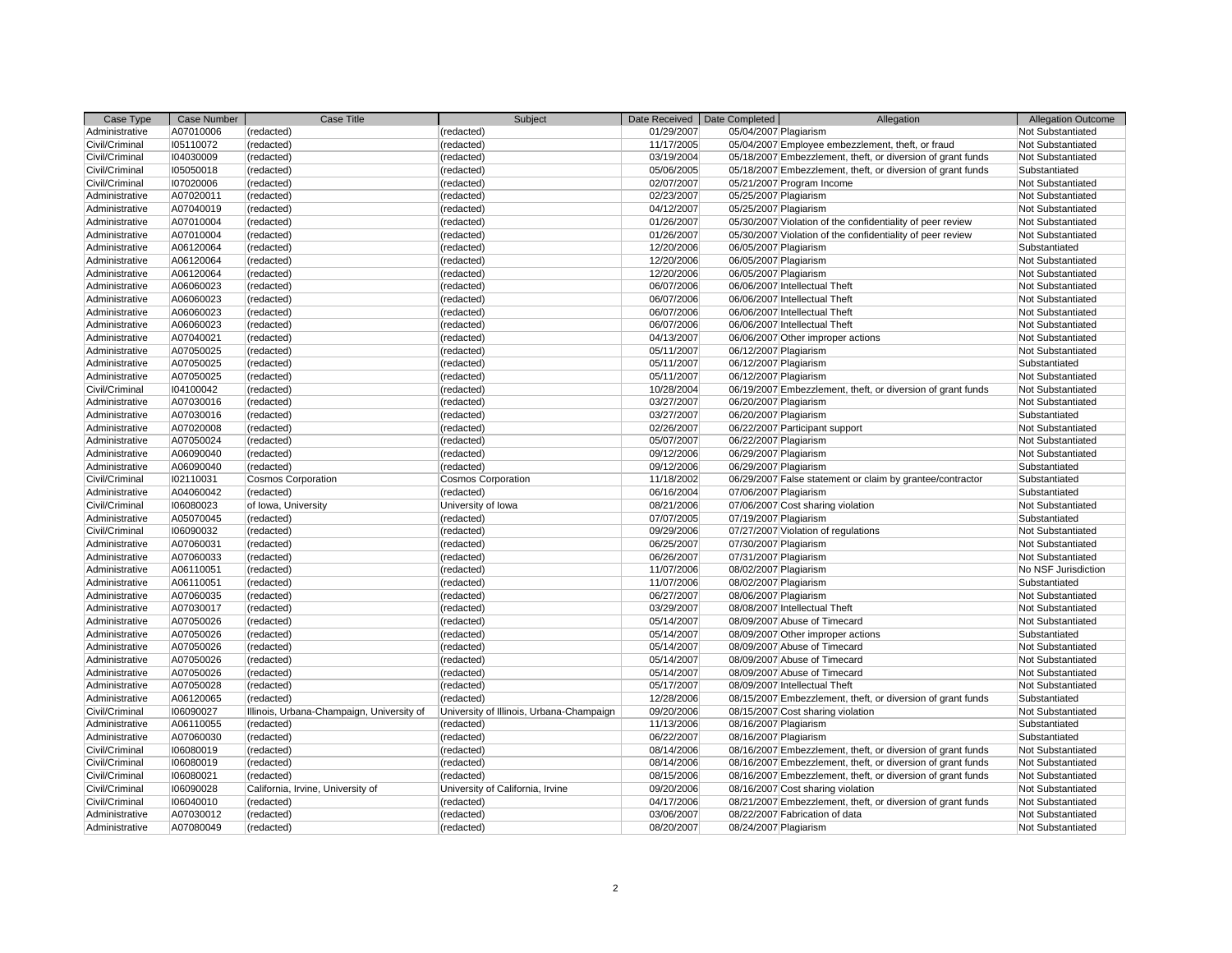| Case Type                        | <b>Case Number</b>     | Case Title                                             | Subject                                                       | Date Received            | Date Completed        | Allegation                                                             | <b>Allegation Outcome</b>              |
|----------------------------------|------------------------|--------------------------------------------------------|---------------------------------------------------------------|--------------------------|-----------------------|------------------------------------------------------------------------|----------------------------------------|
| Administrative                   | A07070038              | (redacted)                                             | (redacted)                                                    | 07/11/2007               | 08/27/2007 Plagiarism |                                                                        | Substantiated                          |
| Civil/Criminal                   | 107070024              | (redacted)                                             | (redacted)                                                    | 07/17/2007               |                       | 09/04/2007 Violation of regulations                                    | Not Substantiated                      |
| Civil/Criminal                   | 107070024              | (redacted)                                             | (redacted)                                                    | 07/17/2007               |                       | 09/04/2007 Violation of regulations                                    | Not Substantiated                      |
| Administrative                   | A05090069              | (redacted)                                             | (redacted)                                                    | 09/30/2005               | 09/10/2007 Plagiarism |                                                                        | Not Substantiated                      |
| Administrative                   | A05090069              | (redacted)                                             | (redacted)                                                    | 09/30/2005               | 09/10/2007 Plagiarism |                                                                        | Not Substantiated                      |
| Administrative                   | A05090069              | (redacted)                                             | (redacted)                                                    | 09/30/2005               | 09/10/2007 Plagiarism |                                                                        | Substantiated                          |
| Civil/Criminal                   | 107060017              | (redacted)                                             | (redacted)                                                    | 06/12/2007               |                       | 09/12/2007 Embezzlement, theft, or diversion of grant funds            | Not Substantiated                      |
| Civil/Criminal                   | 107070025              | (redacted)                                             | (redacted)                                                    | 07/25/2007               |                       | 09/12/2007 False statements in proposal or report to NSF               | Other                                  |
| Administrative                   | A07070040              | (redacted)                                             | (redacted)                                                    | 07/13/2007               | 09/13/2007 Plagiarism |                                                                        | Not Substantiated                      |
| Administrative                   | A07050027              | (redacted)                                             | (redacted)                                                    | 05/16/2007               | 09/17/2007 Plagiarism |                                                                        | Not Substantiated                      |
| Administrative                   | A07080048              | (redacted)                                             | (redacted)                                                    | 08/16/2007               | 09/17/2007 Plagiarism |                                                                        | Not Substantiated                      |
| Civil/Criminal                   | 107060018              | (redacted)                                             | (redacted)                                                    | 06/12/2007               |                       | 09/17/2007 Violation of regulations                                    | Substantiated                          |
| Civil/Criminal                   | 107040010              | (redacted)                                             | (redacted)                                                    | 04/12/2007               |                       | 09/21/2007 Duplicate research                                          | Not Substantiated                      |
| Civil/Criminal                   | 106060014              | Kentucky, University of                                | University of Kentucky                                        | 06/08/2006               |                       | 09/24/2007 Employee embezzlement, theft, or fraud                      | Not Substantiated                      |
| Civil/Criminal                   | 106100038              | South Carolina State University                        | South Carolina State University                               | 10/25/2006               |                       | 09/24/2007 Embezzlement, theft, or diversion of grant funds            | Not Substantiated                      |
| Civil/Criminal                   | 103050019              | (redacted)                                             | (redacted)                                                    | 05/05/2003               |                       | 09/27/2007 Other illegal acts                                          | Substantiated                          |
| Administrative                   | A07060034              | (redacted)                                             | (redacted)                                                    | 06/27/2007               | 10/01/2007 Plagiarism |                                                                        | Not Substantiated                      |
| Civil/Criminal                   | 106040008              | (redacted)                                             | (redacted)                                                    | 04/17/2006               |                       | 10/01/2007 Embezzlement, theft, or diversion of grant funds            | Not Substantiated                      |
| Civil/Criminal                   | 107050014              | (redacted)                                             | (redacted)                                                    | 05/31/2007               |                       | 10/03/2007 Other illegal acts                                          | Substantiated                          |
| Civil/Criminal                   | 107030009              | unknown unknown                                        | Unknown                                                       | 03/05/2007               |                       | 10/04/2007 Abuse of purchase card                                      | Substantiated                          |
| Administrative                   | A07090050              | (redacted)                                             | (redacted)                                                    | 09/05/2007               |                       | 10/15/2007 Duplicate proposal                                          | Not Substantiated                      |
| Civil/Criminal                   | 106070017              | (redacted)                                             | (redacted)                                                    | 07/27/2006               |                       | 10/15/2007 Other-Conflict of Interest                                  | No NSF Jurisdiction                    |
| Civil/Criminal                   | 106070017              | (redacted)                                             | (redacted)                                                    | 07/27/2006               |                       | 10/15/2007 Other-Conflict of Interest                                  | No NSF Jurisdiction                    |
| Civil/Criminal                   | 106070017              | (redacted)                                             | (redacted)                                                    | 07/27/2006               |                       | 10/15/2007 Bribery, gratuities, gifts                                  | Not Substantiated                      |
| Civil/Criminal                   | 106070017              | (redacted)                                             | (redacted)                                                    | 07/27/2006               |                       | 10/15/2007 Other-Conflict of Interest                                  | No NSF Jurisdiction                    |
| Civil/Criminal                   | 106090029              | (redacted)                                             | (redacted)                                                    | 09/27/2006               |                       | 10/15/2007 False statements in proposal or report to NSF               | Substantiated                          |
| Civil/Criminal                   | 106100035              | University of Alaska Anchorage                         | University of Alaska Anchorage                                | 10/20/2006               |                       | 10/15/2007 Cost sharing violation                                      | Not Substantiated                      |
| Civil/Criminal                   | 106100037              | (redacted)                                             | (redacted)                                                    | 10/06/2006               |                       | 10/15/2007 Other improper actions                                      | Substantiated                          |
| Administrative                   | A06120059              | (redacted)                                             | (redacted)                                                    | 12/12/2006               | 10/17/2007 Plagiarism |                                                                        | Not Substantiated                      |
| Administrative                   | A07100060              | (redacted)                                             | (redacted)                                                    | 10/29/2007               | 11/08/2007 Plagiarism |                                                                        | Not Substantiated                      |
| Civil/Criminal                   | 107060020              | (redacted)                                             | (redacted)                                                    | 06/27/2007               |                       | 11/08/2007 Other-Conflict of Interest                                  | Not Substantiated                      |
| Civil/Criminal                   | 106090024              | (redacted)                                             | (redacted)                                                    | 09/12/2006               |                       | 11/20/2007 Duplicate research                                          | Not Substantiated                      |
| Civil/Criminal                   | 106090024              | (redacted)                                             | (redacted)                                                    | 09/12/2006               |                       | 11/20/2007 Duplicate research                                          | Not Substantiated                      |
| Civil/Criminal                   | 106090024              | (redacted)                                             | (redacted)                                                    | 09/12/2006               |                       | 11/20/2007 Duplicate research                                          | Not Substantiated                      |
| Administrative                   | A07080047              | (redacted)                                             | (redacted)                                                    | 08/16/2007               |                       | 11/21/2007 C & PS inaccuracy                                           | Not Substantiated                      |
| Administrative                   | A07080047              | (redacted)                                             | (redacted)                                                    | 08/16/2007               |                       | 11/21/2007 Duplicate proposal                                          | Not Substantiated                      |
| Civil/Criminal                   | 106090031              | University of Massachusetts Amherst                    | University of Massachusetts Amherst                           | 09/29/2006               |                       | 11/21/2007 Cost sharing violation                                      | Not Substantiated                      |
| Civil/Criminal                   | 106090031              | University of Massachusetts Amherst                    | University of Massachusetts Amherst                           | 09/29/2006               |                       | 11/21/2007 Cost sharing violation                                      | Not Substantiated                      |
| Civil/Criminal                   | 106120048              | (redacted)                                             | (redacted)                                                    | 12/18/2006               |                       | 11/21/2007 Embezzlement, theft, or diversion of grant funds            | Not Substantiated                      |
| Civil/Criminal                   | 106120048              | (redacted)                                             | (redacted)                                                    | 12/18/2006               |                       | 11/21/2007 Embezzlement, theft, or diversion of grant funds            | <b>Information Provided</b>            |
| Administrative                   | A06100050              | (redacted)                                             | (redacted)                                                    | 10/25/2006               |                       | 11/29/2007 Fabrication of data                                         | Not Substantiated                      |
| Administrative                   | A07070039              | (redacted)                                             | (redacted)                                                    | 07/12/2007               |                       | 12/03/2007 Intellectual Theft                                          | Not Substantiated                      |
| Administrative                   | A07070039              | (redacted)                                             | (redacted)                                                    | 07/12/2007               |                       | 12/03/2007 Intellectual Theft                                          | Not Substantiated                      |
| Administrative                   | A07070039              | (redacted)                                             | (redacted)                                                    | 07/12/2007               |                       | 12/03/2007 Intellectual Theft                                          | Not Substantiated                      |
| Civil/Criminal                   | 106080022              | University of Houston                                  | University of Houston                                         | 08/15/2006               |                       | 12/05/2007 Cost sharing violation                                      | Not Substantiated                      |
| Administrative                   | A05020005              | (redacted)                                             | (redacted)                                                    | 02/22/2005               | 12/06/2007 Plagiarism |                                                                        | Substantiated                          |
| Administrative                   | A05020005              | (redacted)                                             | (redacted)                                                    | 02/22/2005               | 12/06/2007 Plagiarism |                                                                        | Not Substantiated                      |
| Administrative                   | A05020005              | (redacted)                                             | (redacted)                                                    | 02/22/2005               | 12/06/2007 Plagiarism |                                                                        | Not Substantiated                      |
| Civil/Criminal                   | 106120047              |                                                        |                                                               | 12/18/2006               |                       |                                                                        | Not Substantiated                      |
| Civil/Criminal                   | 107080032              | Chicago State University<br>Tennessee State University | Chicago State University<br><b>Tennessee State University</b> | 08/29/2007               |                       | 12/06/2007 Cost sharing violation<br>12/10/2007 Cost sharing violation | Not Substantiated                      |
| Civil/Criminal                   | 107080027              | (redacted)                                             | (redacted)                                                    | 08/10/2007               |                       |                                                                        | Not Substantiated                      |
|                                  |                        |                                                        |                                                               |                          |                       | 12/13/2007 Employee embezzlement, theft, or fraud                      | Not Substantiated                      |
| Civil/Criminal<br>Administrative | 107100038              | (redacted)                                             | (redacted)                                                    | 10/01/2007               |                       | 12/18/2007 Embezzlement, theft, or diversion of grant funds            |                                        |
| Administrative                   | A07080043<br>A07080043 | (redacted)                                             | (redacted)                                                    | 08/01/2007               | 12/20/2007 Plagiarism |                                                                        | Not Substantiated<br>Not Substantiated |
|                                  | 107070022              | (redacted)                                             | (redacted)                                                    | 08/01/2007<br>07/13/2007 | 12/20/2007 Plagiarism |                                                                        |                                        |
| Civil/Criminal                   |                        | (redacted)                                             | (redacted)                                                    |                          |                       | 12/20/2007 False statements in proposal or report to NSF               | Not Substantiated                      |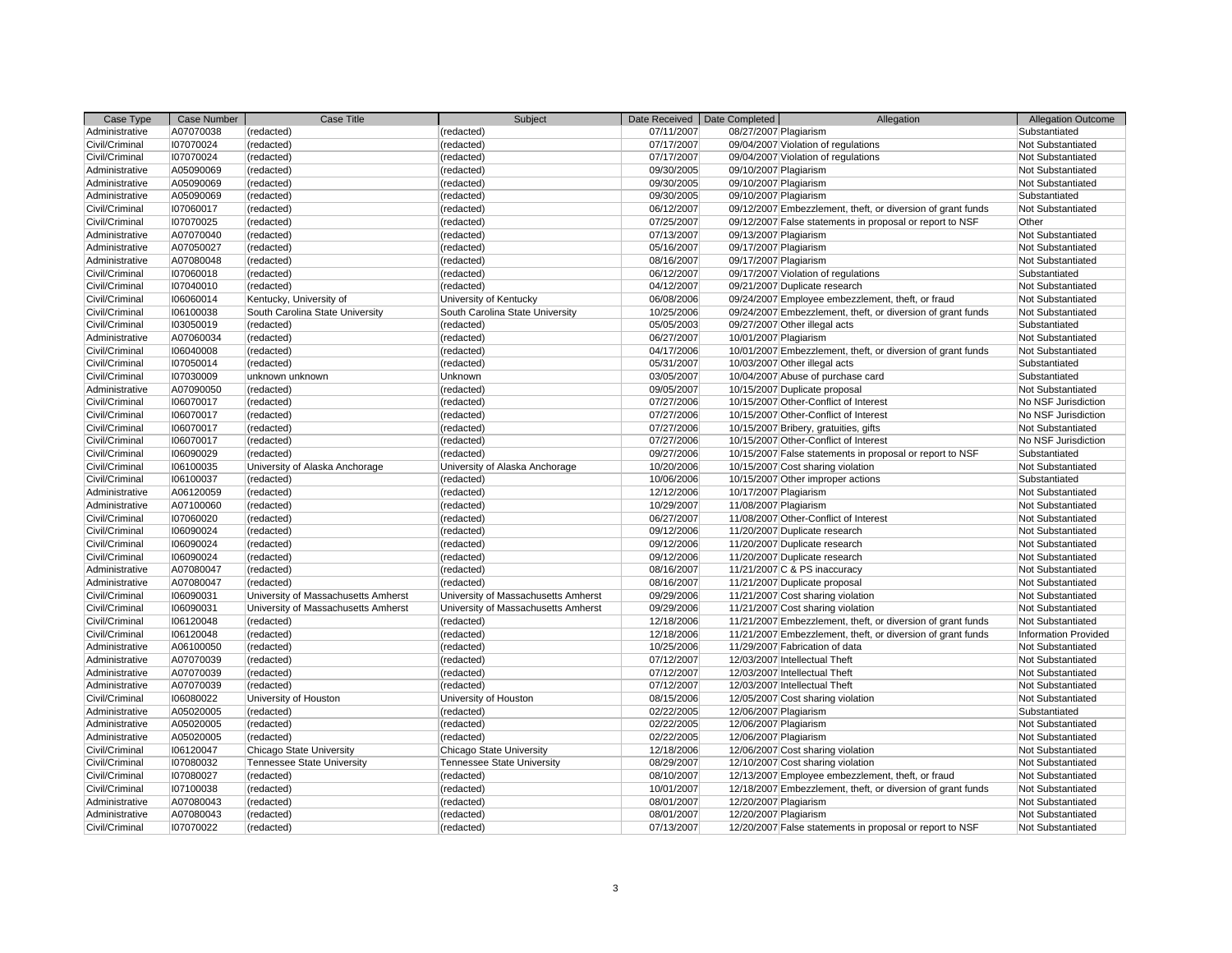| Case Type                        | <b>Case Number</b>     | Case Title                           | Subject                                            |            | Date Received   Date Completed | Allegation                                                            | <b>Allegation Outcome</b>                |
|----------------------------------|------------------------|--------------------------------------|----------------------------------------------------|------------|--------------------------------|-----------------------------------------------------------------------|------------------------------------------|
| Civil/Criminal                   | 106120046              | (redacted)                           | (redacted)                                         | 12/18/2006 |                                | 12/21/2007 Embezzlement, theft, or diversion of grant funds           | Substantiated                            |
| Administrative                   | A07070042              | (redacted)                           | (redacted)                                         | 07/25/2007 |                                | 12/27/2007 Intellectual Theft                                         | Not Substantiated                        |
| Administrative                   | A07090051              | (redacted)                           | (redacted)                                         | 09/06/2007 |                                | 12/27/2007 Intellectual Theft                                         | Not Substantiated                        |
| Administrative                   | A05040021              | (redacted)                           | (redacted)                                         | 04/29/2005 |                                | 12/28/2007 Fabrication of data                                        | Not Substantiated                        |
| Administrative                   | A05040021              | (redacted)                           | (redacted)                                         | 04/29/2005 | 12/28/2007 Plagiarism          |                                                                       | Substantiated                            |
| Administrative                   | A07120062              | (redacted)                           | (redacted)                                         | 12/04/2007 | 12/28/2007 Plagiarism          |                                                                       | Not Substantiated                        |
| Administrative                   | A04120071              | (redacted)                           | (redacted)                                         | 12/07/2004 |                                | 12/31/2007 Participant support                                        | Not Substantiated                        |
| Administrative                   | A04120071              | (redacted)                           | (redacted)                                         | 12/07/2004 |                                | 12/31/2007 False statement or claim by grantee/contractor             | Substantiated                            |
| Administrative                   | A04120071              | (redacted)                           | (redacted)                                         | 12/07/2004 |                                | 12/31/2007 Other improper actions                                     | Substantiated                            |
| Administrative                   | A04120071              | (redacted)                           | (redacted)                                         | 12/07/2004 |                                | 12/31/2007 False statement or claim by grantee/contractor             | Substantiated                            |
| Administrative                   | A07080045              | (redacted)                           | (redacted)                                         | 08/10/2007 |                                | 01/04/2008 Other illegal acts                                         | Not Substantiated                        |
| Civil/Criminal                   | 104120049              | (redacted)                           | (redacted)                                         | 12/29/2004 |                                | 01/09/2008 Duplicate reimbursement                                    | Substantiated                            |
| Administrative                   | A07010003              | OPP OPP                              | <b>OPP</b>                                         | 01/24/2007 |                                | 01/10/2008 No definite or substantial allegation                      | Not Substantiated                        |
| Civil/Criminal                   | 107070023              | (redacted)                           | (redacted)                                         | 07/13/2007 |                                | 01/14/2008 Other improper actions                                     | Substantiated                            |
| Administrative                   | A05090067              | (redacted)                           | (redacted)                                         | 09/29/2005 | 01/16/2008 Plagiarism          |                                                                       | Substantiated                            |
| Civil/Criminal                   | 106110043              | (redacted)                           | (redacted)                                         | 11/16/2006 |                                | 01/16/2008 Embezzlement, theft, or diversion of grant funds           | Not Substantiated                        |
| Civil/Criminal                   | 107060019              | (redacted)                           | (redacted)                                         | 06/18/2007 |                                | 01/17/2008 Other improper actions                                     | Not Substantiated                        |
| Administrative                   | A07050023              | (redacted)                           | (redacted)                                         | 05/01/2007 |                                | 01/22/2008 False statement or claim by grantee/contractor             | Not Substantiated                        |
| Administrative                   | A07050023              | (redacted)                           | (redacted)                                         | 05/01/2007 |                                | 01/22/2008 Time and Effort                                            | Not Substantiated                        |
| Administrative                   | A05070050              | (redacted)                           | (redacted)                                         | 07/13/2005 |                                | 01/25/2008 Falsification of data                                      | Not Substantiated                        |
| Administrative                   | A06040015              | (redacted)                           | (redacted)                                         | 04/19/2006 |                                | 01/31/2008 Fabrication of data                                        | Substantiated                            |
| Administrative                   | A05070052              | (redacted)                           | (redacted)                                         | 07/27/2005 | 02/01/2008 Plagiarism          |                                                                       | Substantiated                            |
| Administrative                   | A07120065              | (redacted)                           | (redacted)                                         | 12/27/2007 | 02/08/2008 Plagiarism          |                                                                       | Not Substantiated                        |
| Administrative                   | A07120065              | (redacted)                           | (redacted)                                         | 12/27/2007 | 02/08/2008 Plagiarism          |                                                                       | Not Substantiated                        |
| Civil/Criminal                   | 104030011              | (redacted)                           | (redacted)                                         | 03/22/2004 |                                | 02/12/2008 False statement or claim by grantee/contractor             | Not Substantiated                        |
| Administrative                   | A07100056              | (redacted)                           | (redacted)                                         | 10/09/2007 | 02/14/2008 Plagiarism          |                                                                       | Not Substantiated                        |
| Civil/Criminal                   | 107050013              | (redacted)                           | (redacted)                                         | 05/15/2007 |                                | 02/14/2008 Other illegal acts                                         | Not Substantiated                        |
| Administrative                   | A07080044              | (redacted)                           | (redacted)                                         | 08/01/2007 | 02/22/2008 Plagiarism          |                                                                       | Not Substantiated                        |
| Administrative                   | A07080044              | (redacted)                           | (redacted)                                         | 08/01/2007 | 02/22/2008 Plagiarism          |                                                                       | Not Substantiated                        |
| Civil/Criminal                   | 107110047              | Unknown, None                        | Unknown                                            | 11/26/2007 |                                | 02/25/2008 Computer Hacking                                           | Substantiated                            |
| Civil/Criminal                   | 108010002              | (redacted)                           | (redacted)                                         | 01/11/2008 |                                | 02/25/2008 Balancing FCTRs                                            | Not Substantiated                        |
| Administrative                   | A07010002              | (redacted)                           | (redacted)                                         | 01/17/2007 | 02/28/2008 Plagiarism          |                                                                       | Substantiated                            |
| Civil/Criminal                   | 104090032              | (redacted)                           | (redacted)                                         | 08/31/2004 |                                | 02/29/2008 Embezzlement, theft, or diversion of grant funds           | Substantiated                            |
| Civil/Criminal                   | 106110042              | North Carolina A&T State University  | North Carolina A&T State University                | 11/13/2006 |                                | 02/29/2008 Cost sharing violation                                     | Substantiated                            |
| Civil/Criminal                   | 108010001              | (redacted)                           | (redacted)                                         | 01/11/2008 |                                | 03/18/2008 Embezzlement, theft, or diversion of grant funds           | Not Substantiated                        |
| Administrative                   | A07100055              | (redacted)                           | (redacted)                                         | 10/05/2007 | 03/19/2008 Plagiarism          |                                                                       | Other                                    |
| Administrative                   | A03100059              | (redacted)                           | (redacted)                                         | 10/31/2003 |                                | 03/20/2008 False statement or claim by grantee/contractor             | Substantiated                            |
| Administrative                   | A07060032              | (redacted)                           | (redacted)                                         | 06/26/2007 | 03/20/2008 Plagiarism          |                                                                       | Not Substantiated                        |
| Administrative                   | A05070046              | (redacted)                           | (redacted)                                         | 07/11/2005 | 03/27/2008 Plagiarism          |                                                                       | Substantiated                            |
| Administrative                   | A06060026              | (redacted)                           | (redacted)                                         | 06/16/2006 |                                | 03/27/2008 Falsification of data                                      | Substantiated                            |
| Administrative                   | A07100054              | (redacted)                           | (redacted)                                         | 10/05/2007 |                                | 03/31/2008 Falsification of data                                      | Not Substantiated                        |
| Civil/Criminal                   | 107020005              | (redacted)                           | (redacted)                                         | 02/01/2007 |                                | 03/31/2008 False statement or claim by grantee/contractor             | Substantiated                            |
| Administrative                   | A08030009              | (redacted)                           | (redacted)                                         | 02/27/2008 |                                | 04/01/2008 Other-Research Misconduct                                  | Not Substantiated                        |
| Administrative                   | A08040015              | (redacted)                           | (redacted)                                         | 04/01/2008 | 04/08/2008 Plagiarism          |                                                                       | Not Substantiated                        |
| Administrative                   | A08040015              | (redacted)                           | (redacted)                                         | 04/01/2008 | 04/08/2008 Plagiarism          |                                                                       | Not Substantiated                        |
| Administrative                   | A08040016              | (redacted)                           | (redacted)                                         | 04/01/2008 | 04/08/2008 Plagiarism          |                                                                       | Not Substantiated                        |
| Administrative                   | A08040016              | (redacted)                           | (redacted)                                         | 04/01/2008 | 04/08/2008 Plagiarism          |                                                                       | Not Substantiated                        |
| Administrative                   | A07040018              | (redacted)                           | (redacted)                                         | 04/04/2007 |                                | 04/10/2008 False statements in proposal or report to NSF              | Substantiated                            |
|                                  | A07020007              | (redacted)                           |                                                    | 02/21/2007 |                                |                                                                       | Not Substantiated                        |
| Administrative<br>Administrative | A08010001              |                                      | (redacted)                                         | 01/28/2008 |                                | 04/14/2008 Cost sharing violation<br>04/21/2008 Falsification of data | Substantiated                            |
| Administrative                   | A08040021              | (redacted)                           | (redacted)                                         | 04/07/2008 |                                |                                                                       | Not Substantiated                        |
| Administrative                   | A08040021              | (redacted)<br>(redacted)             | (redacted)                                         | 04/07/2008 | 04/23/2008 Plagiarism          |                                                                       | Not Substantiated                        |
| Civil/Criminal                   |                        |                                      | (redacted)                                         | 01/22/2008 | 04/23/2008 Plagiarism          | 04/23/2008 Fabrication of data                                        |                                          |
| Civil/Criminal                   | 108010003<br>107070021 | (redacted)                           | (redacted)<br>University of Florida at Gainesville |            |                                |                                                                       | No NSF Jurisdiction<br>Not Substantiated |
|                                  | A06020007              | University of Florida at Gainesville |                                                    | 07/11/2007 |                                | 04/24/2008 Embezzlement, theft, or diversion of grant funds           |                                          |
| Administrative                   |                        | (redacted)                           | (redacted)                                         | 02/27/2006 |                                | 04/25/2008 Abuse of colleagues                                        | Substantiated                            |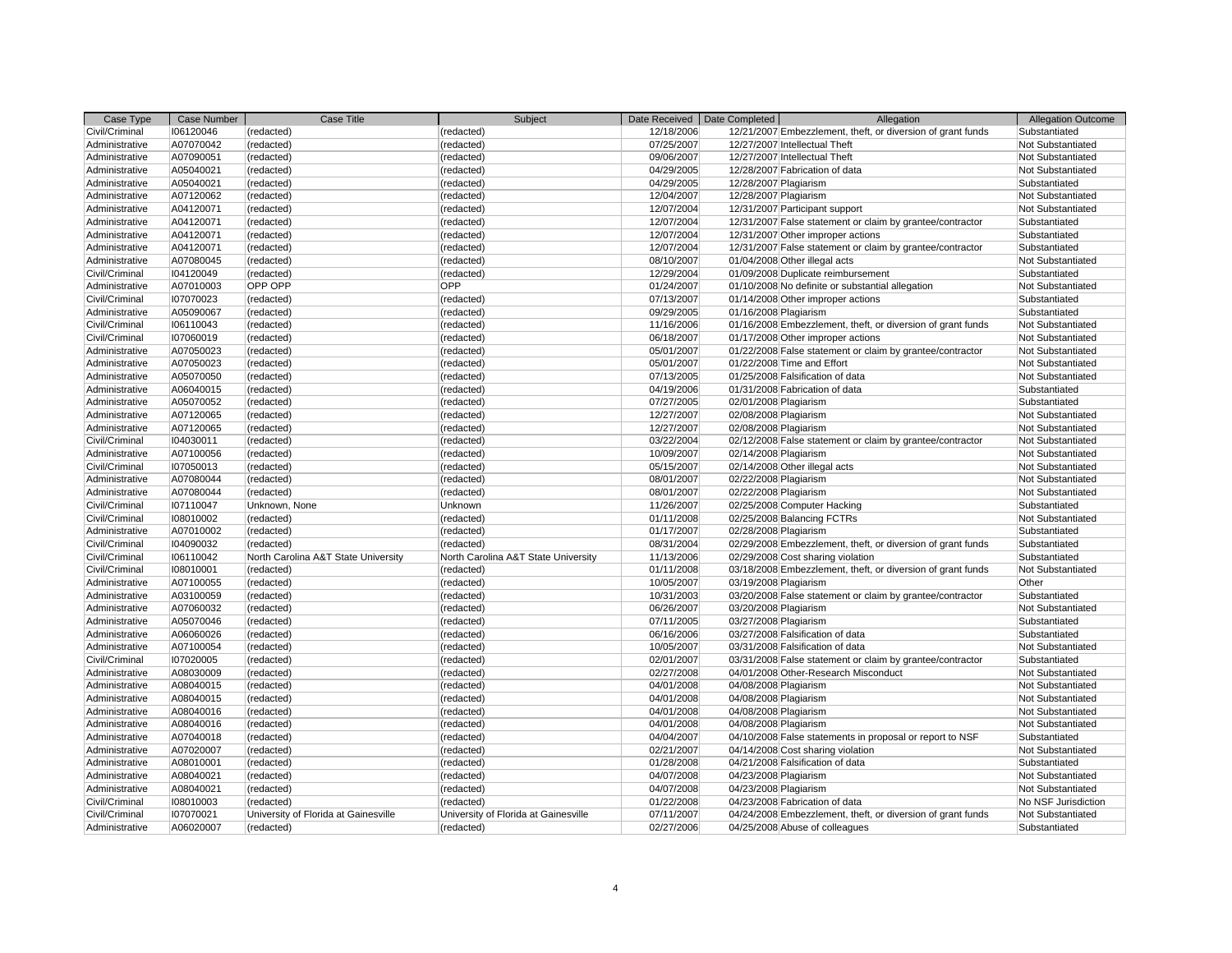| Case Type      | <b>Case Number</b> | Case Title           | Subject                  | Date Received | Date Completed        | Allegation                                                  | <b>Allegation Outcome</b> |
|----------------|--------------------|----------------------|--------------------------|---------------|-----------------------|-------------------------------------------------------------|---------------------------|
| Administrative | A08010002          | (redacted)           | (redacted)               | 01/29/2008    | 04/25/2008 Plagiarism |                                                             | Not Substantiated         |
| Administrative | A08040017          | (redacted)           | (redacted)               | 04/01/2008    | 04/25/2008 Plagiarism |                                                             | Not Substantiated         |
| Administrative | A08040017          | (redacted)           | (redacted)               | 04/01/2008    | 04/25/2008 Plagiarism |                                                             | Not Substantiated         |
| Civil/Criminal | 107080028          | unknown, unknown     | Unknown                  | 08/10/2007    |                       | 04/29/2008 Employee embezzlement, theft, or fraud           | Not Substantiated         |
| Civil/Criminal | 107120052          | (redacted)           | (redacted)               | 12/07/2007    |                       | 05/01/2008 Other-Conflict of Interest                       | Not Substantiated         |
| Administrative | A06040011          | (redacted)           | (redacted)               | 04/17/2006    | 05/06/2008 Plagiarism |                                                             | Not Substantiated         |
| Administrative | A06040011          | (redacted)           | (redacted)               | 04/17/2006    | 05/06/2008 Plagiarism |                                                             | Substantiated             |
| Civil/Criminal | 108020012          | (redacted)           | (redacted)               | 02/05/2008    |                       | 05/07/2008 Personnel rules violation                        | Substantiated             |
| Administrative | A04050038          | (redacted)           | (redacted)               | 05/24/2004    |                       | 05/13/2008 Fabrication of data                              | Not Substantiated         |
| Administrative | A04050038          | (redacted)           | (redacted)               | 05/24/2004    | 05/13/2008 Plagiarism |                                                             | Not Substantiated         |
| Civil/Criminal | 107050012          | (redacted)           | (redacted)               | 05/17/2007    |                       | 05/15/2008 Program Income                                   | Other                     |
| Administrative | A08040020          | (redacted)           | (redacted)               | 04/07/2008    |                       | 05/19/2008 Other-Research Misconduct                        | Substantiated             |
| Civil/Criminal | 107080026          | (redacted)           | (redacted)               | 08/09/2007    |                       | 05/19/2008 Embezzlement, theft, or diversion of grant funds | Not Substantiated         |
| Civil/Criminal | 107090036          | (redacted)           | (redacted)               | 09/24/2007    |                       | 05/20/2008 Other improper actions                           | Substantiated             |
| Administrative | A08020006          | (redacted)           | (redacted)               | 02/21/2008    |                       | 05/22/2008 Violation of the confidentiality of peer review  | Not Substantiated         |
| Administrative | A06120058          | (redacted)           | (redacted)               | 12/05/2006    | 05/30/2008 Plagiarism |                                                             | Substantiated             |
| Administrative | A06120058          | (redacted)           | (redacted)               | 12/05/2006    | 05/30/2008 Plagiarism |                                                             | Not Substantiated         |
| Administrative | A05050030          | (redacted)           | (redacted)               | 05/26/2005    |                       | 06/20/2008 Retaliation against whistleblowers               | Not Substantiated         |
| Administrative | A05050030          | (redacted)           | (redacted)               | 05/26/2005    |                       | 06/20/2008 Other-Research Misconduct                        | Not Substantiated         |
| Administrative | A05050030          | (redacted)           | (redacted)               | 05/26/2005    |                       | 06/20/2008 Cost sharing violation                           | Substantiated             |
| Administrative | A07120068          | (redacted)           | (redacted)               | 12/27/2007    | 06/23/2008 Plagiarism |                                                             | Substantiated             |
| Administrative | A07120067          | (redacted)           | (redacted)               | 12/27/2007    | 06/24/2008 Plagiarism |                                                             | Not Substantiated         |
| Administrative | A07120067          | (redacted)           | (redacted)               | 12/27/2007    | 06/24/2008 Plagiarism |                                                             | Not Substantiated         |
| Administrative | A07120067          | (redacted)           | (redacted)               | 12/27/2007    | 06/24/2008 Plagiarism |                                                             | Substantiated             |
| Administrative | A08030011          | (redacted)           | (redacted)               | 03/25/2008    |                       | 06/27/2008 Violation of the confidentiality of peer review  | Not Substantiated         |
| Civil/Criminal | 107010004          | (redacted)           | (redacted)               | 02/27/2006    |                       | 06/27/2008 Abuse or exploitation of subordinates - Rule/Reg | Not Substantiated         |
| Civil/Criminal | 107010004          | (redacted)           | (redacted)               | 02/27/2006    |                       | 06/27/2008 Fabrication of data                              | Not Substantiated         |
| Civil/Criminal | 107010004          | (redacted)           | (redacted)               | 02/27/2006    |                       | 06/27/2008 Embezzlement, theft, or diversion of grant funds | Not Substantiated         |
| Civil/Criminal | 108040030          | (redacted)           | (redacted)               | 04/25/2008    |                       | 07/01/2008 False statement or claim by grantee/contractor   | Not Substantiated         |
| Administrative | A08040024          | (redacted)           | (redacted)               | 04/22/2008    | 07/02/2008 Plagiarism |                                                             | Not Substantiated         |
| Administrative | A05030009          | (redacted)           | (redacted)               | 03/10/2005    |                       | 07/07/2008 Participant support                              | Substantiated             |
| Administrative | A05030009          | (redacted)           | (redacted)               | 03/10/2005    |                       | 07/07/2008 Other illegal acts                               | Substantiated             |
| Civil/Criminal | 108050040          | (redacted)           | (redacted)               | 05/19/2008    |                       | 07/09/2008 False statement or claim by grantee/contractor   | Not Substantiated         |
| Administrative | A05060043          | <b>NSF Officials</b> | <b>NSF Officials</b>     | 06/29/2005    |                       | 07/10/2008 Other improper actions                           | Not Substantiated         |
| Civil/Criminal | 107090033          | (redacted)           | (redacted)               | 09/10/2007    |                       | 07/14/2008 Embezzlement, theft, or diversion of grant funds | Not Substantiated         |
| Civil/Criminal | 108010007          | (redacted)           | (redacted)               | 01/29/2008    |                       | 07/15/2008 False statements in proposal or report to NSF    | Not Substantiated         |
| Administrative | A08060037          | (redacted)           | (redacted)               | 06/27/2008    | 07/28/2008 Plagiarism |                                                             | Not Substantiated         |
| Administrative | A08060035          | (redacted)           | (redacted)               | 06/23/2008    |                       | 07/29/2008 Lobbying violations                              | Other                     |
| Administrative | A08030008          | (redacted)           | (redacted)               | 03/10/2008    | 08/06/2008 Plagiarism |                                                             | Not Substantiated         |
| Administrative | A08030008          | (redacted)           | (redacted)               | 03/10/2008    | 08/06/2008 Plagiarism |                                                             | Not Substantiated         |
| Administrative | A08030008          | (redacted)           | (redacted)               | 03/10/2008    | 08/06/2008 Plagiarism |                                                             | Not Substantiated         |
| Administrative | A08030008          | (redacted)           | (redacted)               | 03/10/2008    | 08/06/2008 Plagiarism |                                                             | Not Substantiated         |
| Administrative | A08030008          | (redacted)           | (redacted)               | 03/10/2008    | 08/06/2008 Plagiarism |                                                             | Not Substantiated         |
| Administrative | A08030010          | (redacted)           | (redacted)               | 03/13/2008    |                       | 08/06/2008 Intellectual Theft                               | Not Substantiated         |
| Administrative | A08040023          | (redacted)           | (redacted)               | 04/21/2008    |                       | 08/06/2008 Intellectual Theft                               | Not Substantiated         |
| Administrative | A08050028          | (redacted)           | (redacted)               | 05/15/2008    | 08/06/2008 Plagiarism |                                                             | Not Substantiated         |
| Administrative | A08050028          | (redacted)           | (redacted)               | 05/15/2008    | 08/06/2008 Plagiarism |                                                             | Not Substantiated         |
| Administrative | A08050028          | (redacted)           | (redacted)               | 05/15/2008    | 08/06/2008 Plagiarism |                                                             | Not Substantiated         |
| Administrative | A08050028          | (redacted)           | (redacted)               | 05/15/2008    | 08/06/2008 Plagiarism |                                                             | Not Substantiated         |
| Civil/Criminal | 108010009          | (redacted)           | (redacted)               | 01/30/2008    |                       | 08/06/2008 False statements in proposal or report to NSF    | Other                     |
| Administrative | A08050031          | (redacted)           | (redacted)               | 05/20/2008    | 08/14/2008 Plagiarism |                                                             | Not Substantiated         |
| Civil/Criminal | 108010004          | (redacted)           |                          | 01/14/2008    |                       | 08/20/2008 Personnel rules violation                        | Substantiated             |
| Civil/Criminal | 108030023          | (redacted)           | (redacted)<br>(redacted) | 03/25/2008    |                       | 08/20/2008 Abuse of colleagues                              | Not Substantiated         |
| Civil/Criminal | 108020018          | (redacted)           | (redacted)               | 02/27/2008    |                       | 08/21/2008 Other improper actions                           | Not Substantiated         |
| Administrative | A08030014          | (redacted)           | (redacted)               | 03/31/2008    |                       | 08/26/2008 Duplicate proposal                               | Substantiated             |
|                |                    |                      |                          |               |                       |                                                             |                           |